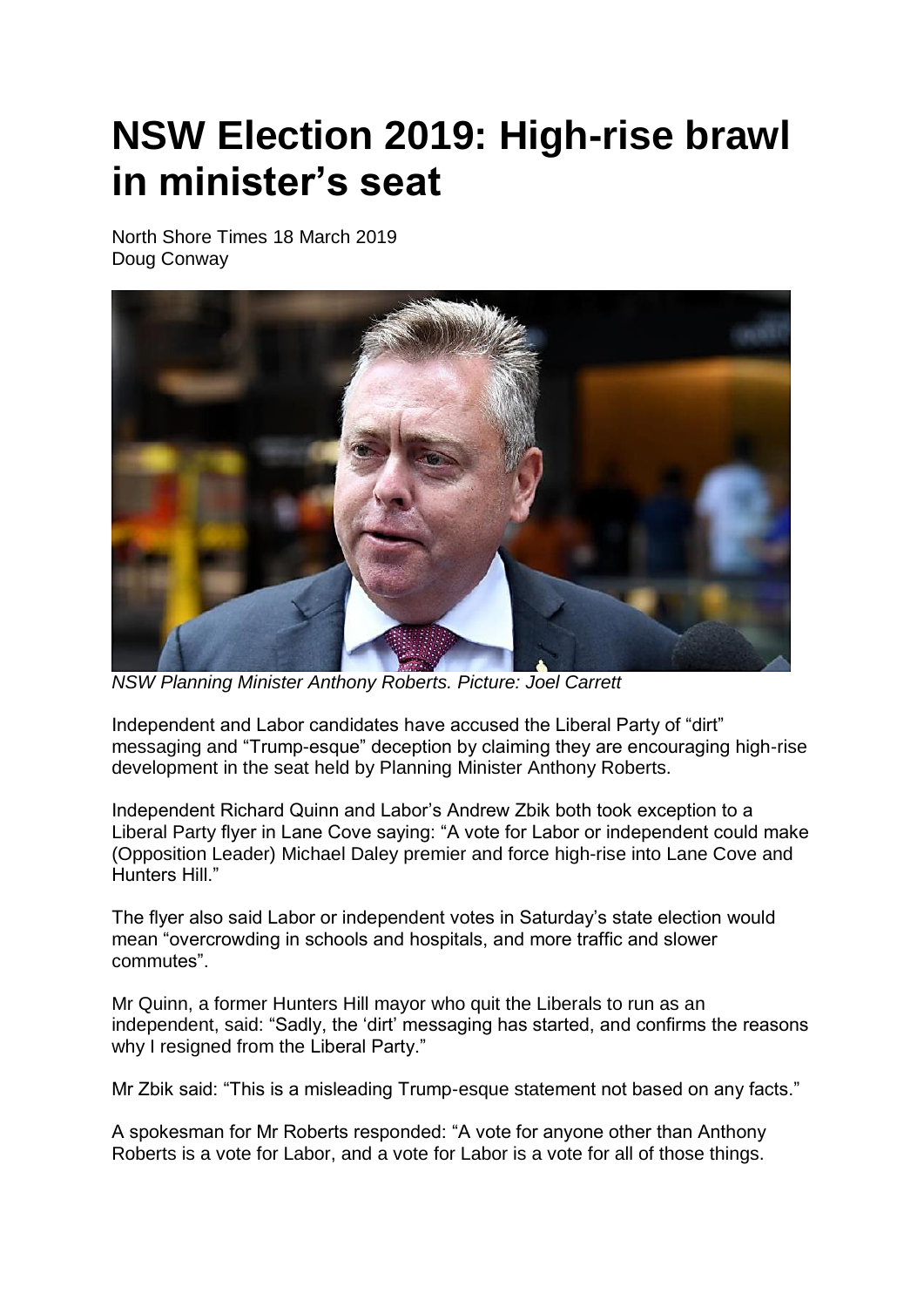"The only way to guarantee a responsible and economically sound government is to vote for the Gladys Berejiklian team."



*Independent candidate for Lane Cove Richard Quinn.*

Mr Quinn led Hunters Hill Council as an independent Mayor from 2012 to 2017, although a member of the Liberal Party.

He faced expulsion, and was ultimately warned, for supporting independent candidates in the 2017 local government elections. He quit the party earlier this year.

He acknowledged the sound majority held by Mr Roberts but said the minister's primary vote had dropped by 8.3 per cent at the 2015 state election, and the Liberal vote across the Lane Cove electorate had collapsed to around 34 per cent in the local government polls in 2017.

Mr Roberts, whose portfolio places him in the firing line of the volatile overdevelopment issue, maintains no new dwelling completions in the electorate in the past 10 years were through the current state government-initiated zoning.

He said 87 per cent were from council zoning and 13 per cent were a result of the previous Labor administration's "spot rezonings".

"I am firmly ensuring development does not outpace appropriate infrastructure," he said.

But Mr Zbik said: "Anthony Roberts needs to explain the truth. Why does he not take any responsibility for the 6,500 units approved by state government-controlled planning panels (Joint Regional and Sydney North) since 2012?

"This Liberal government in 2012 for the first time allowed developers to bypass local councils and get local planning rules changed in their favour.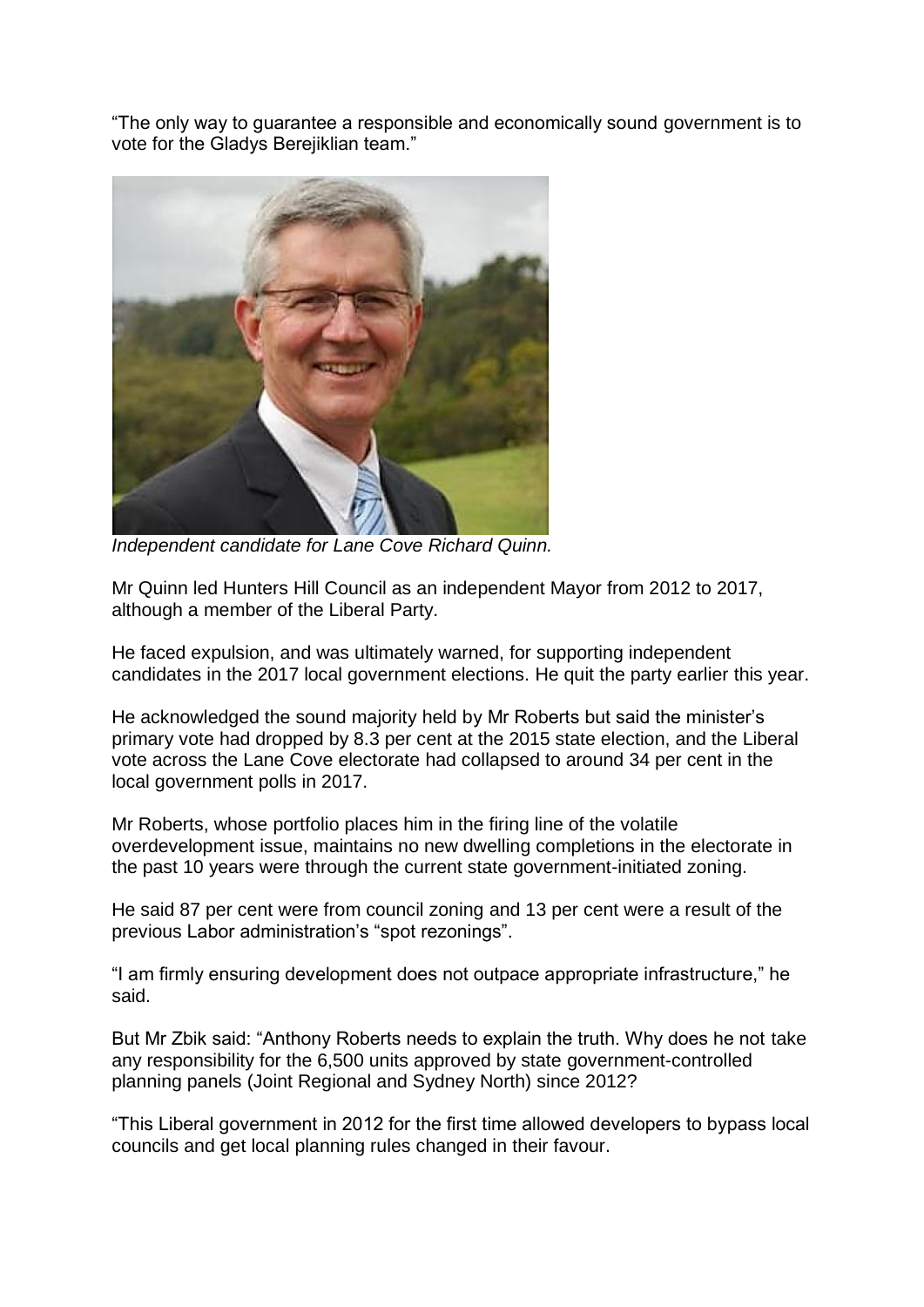"This rule bending is why the community no longer has faith in our planning system."



*Labor candidate Andrew Zbik. Picture: Julian Andrews*

Mr Roberts backed his re-election campaign by pointing to recent achievements such as building the Mowbray School and the expansion of Greenwich Public School, and 976 additional bus services in the Lane Cove area since 2011.

He said his advocacy had secured millions of dollars to upgrade sporting facilities and parks such as Boronia Park, Mindarie Park, Tantallon Oval, Kingsford Smith Oval at Longueville and Gladesville Reserve, and more land for Lane Cove National Park.

"Residents of Lane Cove will receive ten extra bus services every morning during peak hour. Those who catch the ferry can expect to see over 280 weekly services introduced.

"A further 60 specialist high visibility officers will help crack down on crime and antisocial behaviour in Lane Cove. On top of this, we've reduced our local school's maintenance backlog to zero for the first time in NSW history."

Mr Zbik said residents were worried that local infrastructure had not caught up with the increase in housing density.

"Residents have also lost faith in our planning system given developers can work the system to overrule decisions of council," said the Lane Cove councillor.

"NSW Labor will stop developers going to the state government to seek a sitespecific amendment to a council's Local Environmental Plan after it has been rejected by council."

He also supported Sydney Buses remaining in public ownership and a plan to tackle climate change by installing solar panels on 500,000 homes in NSW.